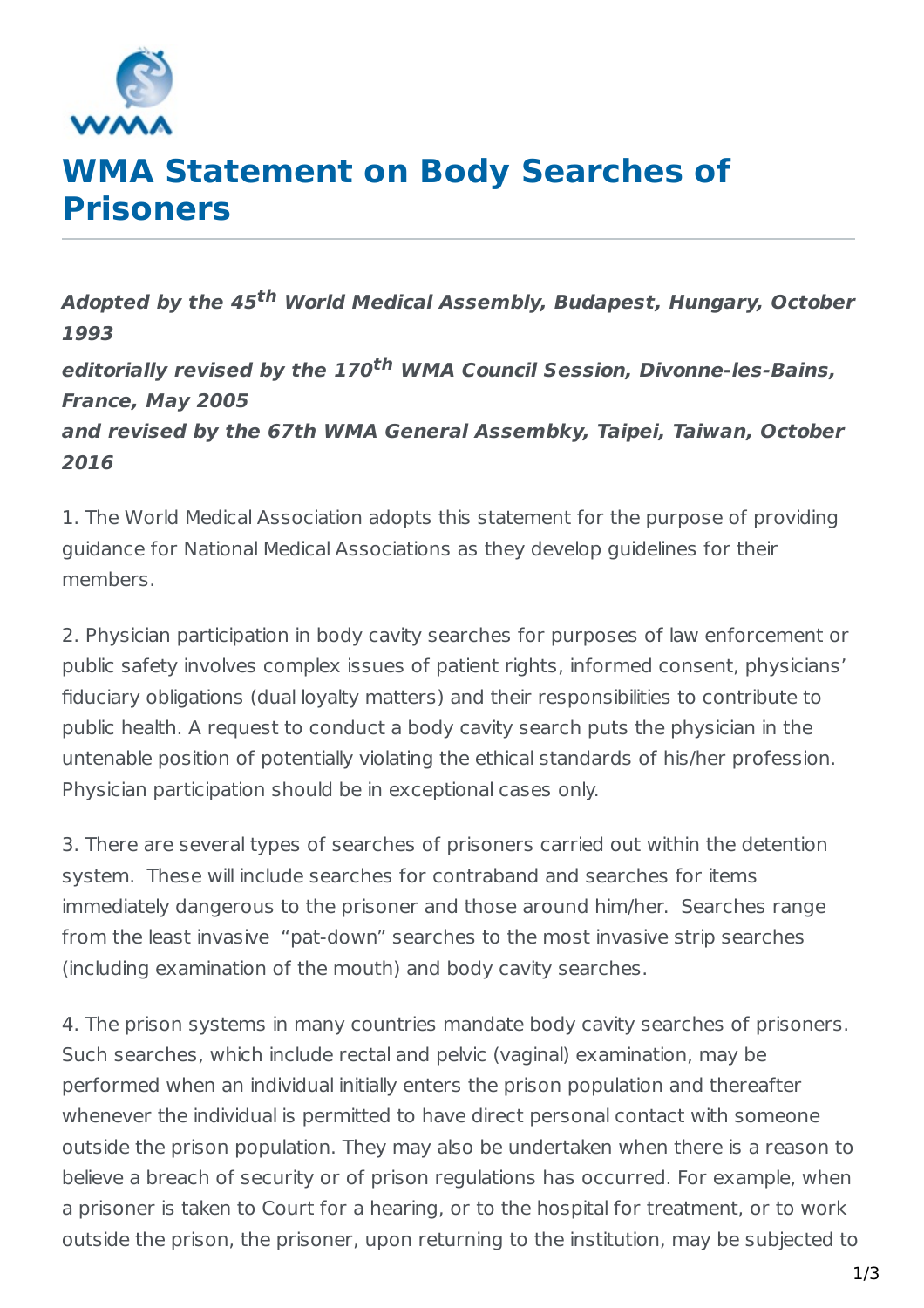a body cavity search that will include all body orifices. Where prisoners have direct contact with visitors – family members or otherwise – prison rules may also require body cavity searches. The purpose of the search is primarily security-related, to prevent contraband, such as weapons or drugs, from entering the prison.

5. These searches are performed for security reasons and not for medical or healthrelated reasons. They should only be done by someone with appropriate training. In most cases this will mean someone working within the detention system who has been trained to perform safely such searches. This person should not be a physician except under unusual and specific circumstances.

6. A physician's obligation to provide medical care to the prisoner can be compromised by an obligation to participate in the prison's security system. A physician should seek to be as far removed from performing body searches as possible. Any directive to search should be separated from the physician's broad general medical care duties in order to protect the patient/physician relationship.

7. In exceptional cases the detaining authority, may indicate that a search be performed by a physician. The physician, will decide whether medical participation is necessary, and act accordingly and ethically.

8. If the search could, if carried out by someone with lesser skills, cause harm, for example if the prisoner is a pregnant, or has severe haemorrhoids, then this nonmedical procedure may be performed by a physician to protect the prisoner from harm. In such a case the physician should explain this to the prisoner. The physician should also explain to the prisoner that s/he is performing this search not as a physician caring for the patient, but for patient safety and as required by the detention authorities for which the normal patient/doctor relationship does not exist. The physician should inform the prisoner that the usual conditions of medical confidentiality do not apply during this procedure and the results of the search will be revealed to the authorities. If a physician is properly mandated by an authority and agrees to perform a body cavity search on a prisoner for reasons of patient safety, the authority should be informed that it is necessary for this procedure to be done in a humane manner.

9. If the search is conducted by a physician, it should not be done by any physician who will subsequently provide medical care to the prisoner.

10. Forced examinations are not ethically acceptable, and physicians must not perform them. If the prisoner acquiesces to a search, the doctor, or other individual